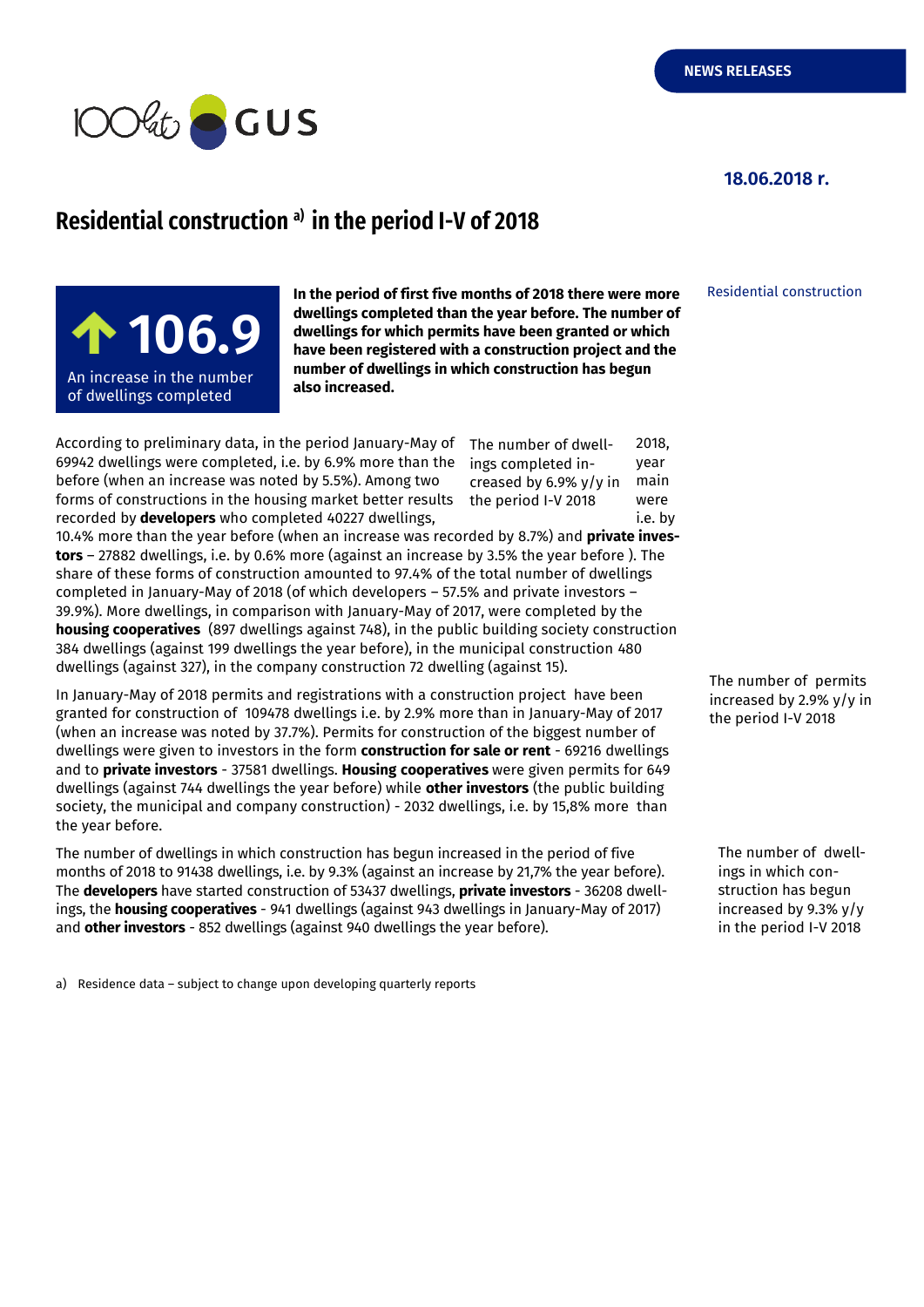



## **Table 1. Residential construction results** *<sup>b</sup>***)**

|                                                                                                            |              |                     |                     |        |                   | Residential con- |  |  |
|------------------------------------------------------------------------------------------------------------|--------------|---------------------|---------------------|--------|-------------------|------------------|--|--|
| Forms of construction                                                                                      |              | struction results   |                     |        |                   |                  |  |  |
|                                                                                                            | $\mathsf{V}$ |                     |                     | $I-V$  |                   |                  |  |  |
|                                                                                                            | number       | $V 2017 = 100$      | IV 2018=100         | number | I-V 2017=100      |                  |  |  |
| <b>Dwellings completed</b>                                                                                 |              |                     |                     |        |                   |                  |  |  |
| <b>Total</b>                                                                                               | 11958        | 87.7                | 90.7                | 69942  | 106.9             |                  |  |  |
| Private                                                                                                    | 4914         | 93.8                | 100.2               | 27882  | 100.6             |                  |  |  |
| For sale or rent                                                                                           | 6727         | 82.1                | 86.1                | 40227  | 110.4             |                  |  |  |
| Cooperative                                                                                                | 194          | 114.8               | 91.5                | 897    | 119.9             |                  |  |  |
| Rest <sup>c)</sup>                                                                                         | 123          | more than<br>3-fold | 47.9                | 936    | 173.0             |                  |  |  |
| Dwellings in which construction has begun                                                                  |              |                     |                     |        |                   |                  |  |  |
| <b>Total</b>                                                                                               | 20536        | 94.1                | 89.6                | 91438  | 109.3             |                  |  |  |
| Private                                                                                                    | 9390         | $X$ <sup>d)</sup>   | 88.0                | 36208  | $X$ <sup>d)</sup> |                  |  |  |
| For sale or rent                                                                                           | 10564        | $X$ <sup>d)</sup>   | 87.0                | 53437  | $X$ <sup>d)</sup> |                  |  |  |
| Cooperative                                                                                                | 273          | 175.0               | more than<br>4-fold | 941    | 99.8              |                  |  |  |
| Rest <sup>c)</sup>                                                                                         | 309          | 178.6               | nearly<br>7-fold    | 852    | 90.6              |                  |  |  |
| Dwellings for which permits have been granted or which have been registered<br>with a construction project |              |                     |                     |        |                   |                  |  |  |

| <b>Total</b>       | 22003 | 95.9    | 104.6               | 109478 | 102.9   |
|--------------------|-------|---------|---------------------|--------|---------|
| Private            | 8711  | $x^{d}$ | 102.8               | 37581  | $x^{d}$ |
| For sale or rent   | 12990 | $x^{d}$ | 105.5               | 69216  | $x^{d}$ |
| Cooperative        | 231   | 7-fold  | more than<br>2-fold | 649    | 87.2    |
| Rest <sup>c)</sup> | 71    | 41.0    | 48.0                | 2032   | 115.8   |

b) Since January of 2018 data regarding the effects of "the individual construction" concern only dwellings realized for the investor's own needs; dwellings for sale or rent (included into this form of construction so far) have been included into the form of "construction designated for sale or rent" .c) The company, municipal and public building society construction. d) According to the revised scope of forms of construction, indices in relation to the corresponding period of the previous year will be presented from January of 2019.